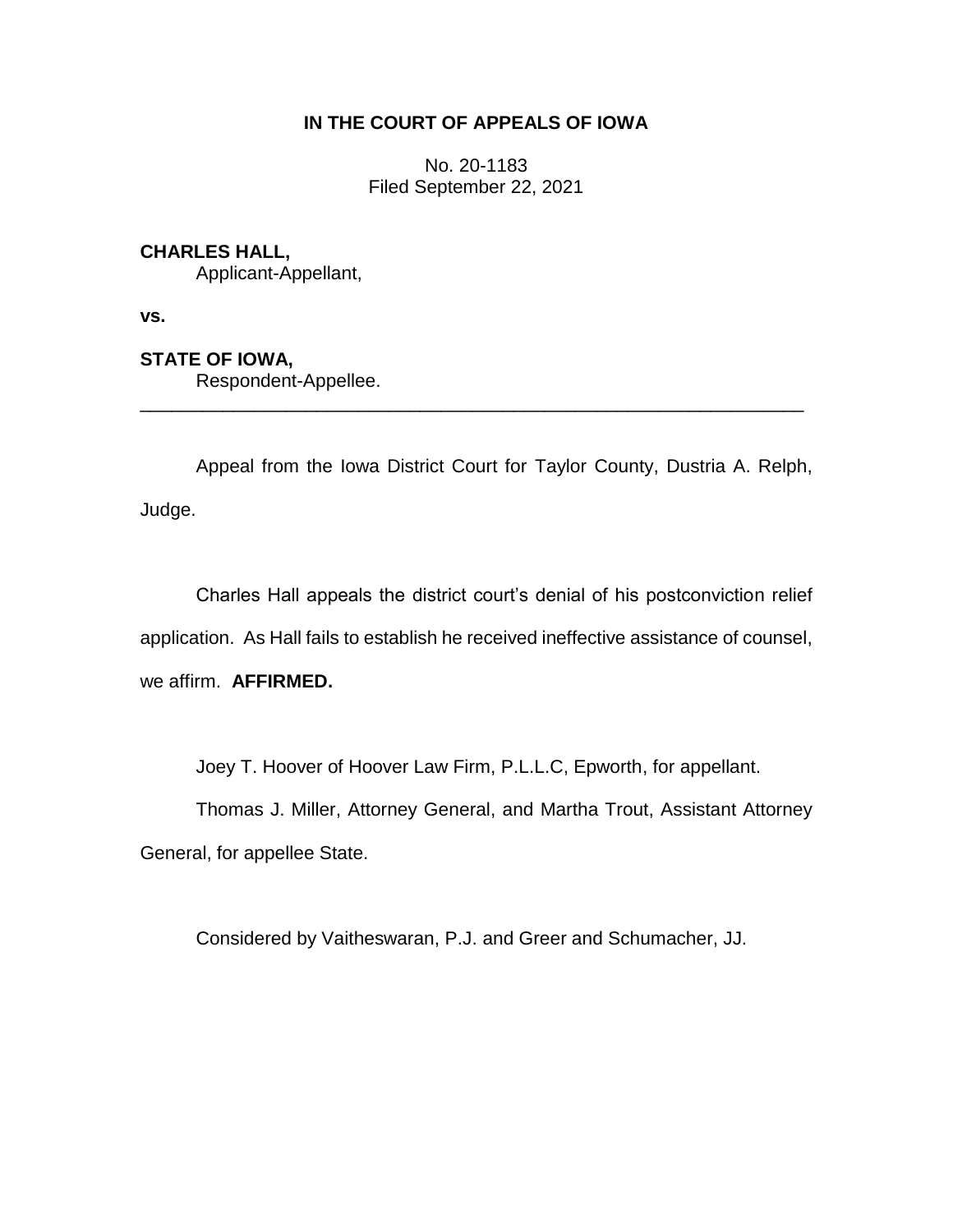#### **SCHUMACHER, Judge.**

Charles Hall appeals the district court's denial of his postconviction-relief (PCR) application. He alleges his counsel was ineffective for failing to request a change of venue and for failing to file a post-trial motion. As Hall fails to establish he received ineffective assistance of counsel, we affirm.

## **I. Facts & Proceedings**

Following the death of his three-year-old daughter, Hall was convicted of first-degree murder and child endangerment causing serious injury in January 2016. He appealed the conviction. Our court found there was insufficient evidence to support his conviction for child endangerment causing serious injury and remanded the case, ordering the trial court to enter judgment for the lesserincluded offense of child endangerment causing bodily injury. *State v. Hall*, No. 16-030, 2017 WL 2461468, at \*6 (Iowa Ct. App. June 7, 2017). Hall was sentenced to life imprisonment on the murder-in-the-first-degree conviction and to an indeterminate five-year period of incarceration on the child-endangermentcausing-bodily-injury conviction, with the terms to run concurrently to each other.

Hall filed the instant PCR application on August 25, 2017. He amended it on September 10, 2018. The application and amended application alleged several instances of ineffective assistance of counsel by his trial counsel. A hearing was held concerning the PCR application on July 9, 2020. The district court denied Hall's request for relief. Hall appeals.

## **II. Standard of Review**

Generally, we review district court decisions dismissing a PCR application for correction of errors at law. *Lamasters v. State*, 821 N.W.2d 856, 862 (Iowa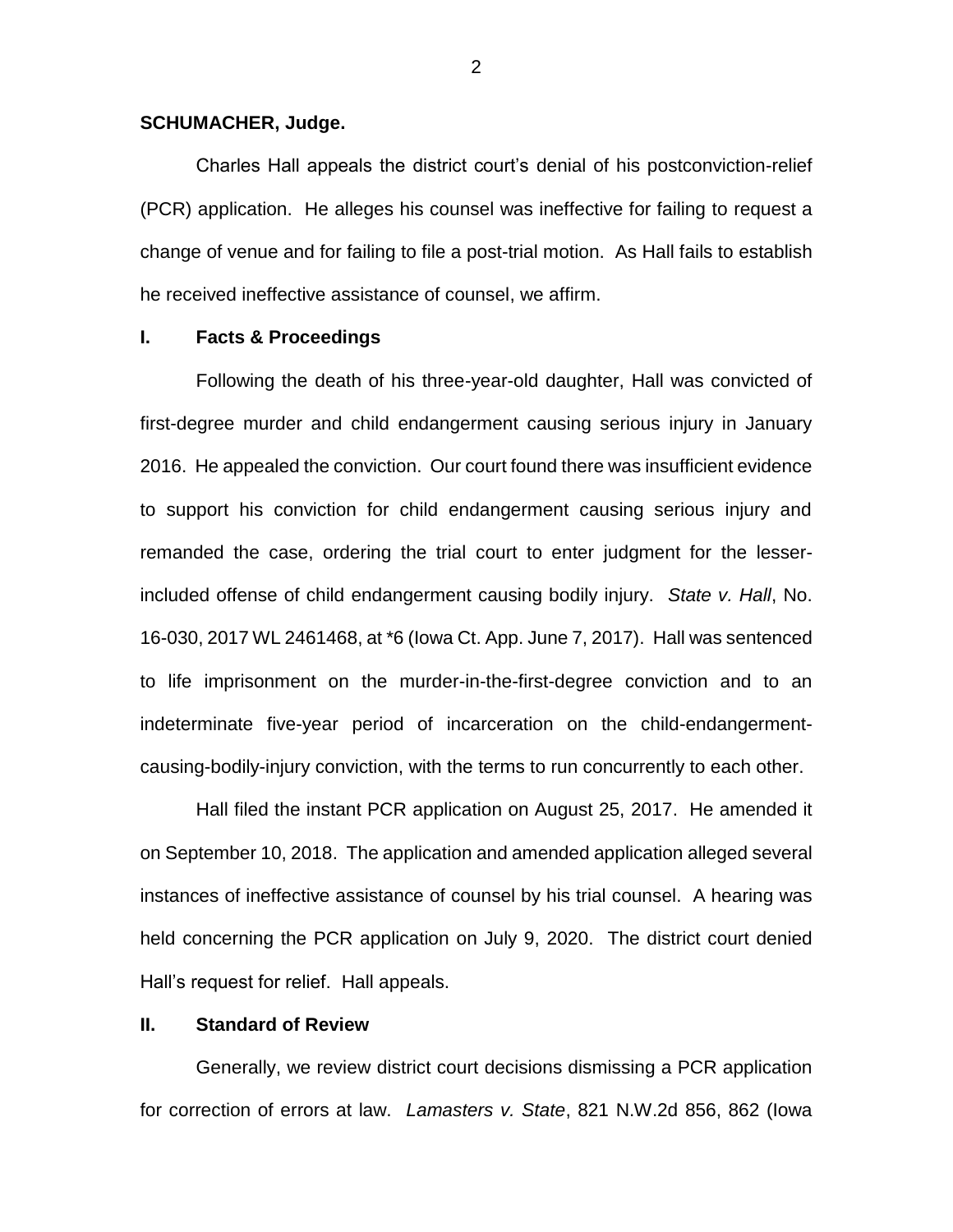2012). However, when an applicant asserts constitutional claims, we review de novo. *Id.* Therefore, we review claims of ineffective assistance of counsel de novo. *Id.*

#### **III. Analysis**

Hall contends the district court erred in finding his trial counsel was not ineffective for failing to request a change of venue based on his assertions that he could not receive an impartial jury in Taylor County. He also argues the district court erred in finding his counsel was not ineffective in failing to move for a new trial based on the verdict being contrary to the weight of the evidence. We first address the law surrounding ineffective assistance claims in general and then turn to Hall's specific contentions.

#### **A. Ineffective Assistance of Counsel**

To prove a claim of ineffective assistance of counsel, the applicant must show a breach of an essential duty and prejudice as a result of the breach of duty. *Ledezma v. State*, 626 N.W.2d 134, 142 (Iowa 2001). The applicant bears the burden of proving both prongs by a preponderance of the evidence. *Id.* "Failure to demonstrate either element is fatal to a claim." *State v. Polly*, 657 N.W.2d 462, 465 (Iowa 2003).

To establish a breach of duty, the applicant must show that counsel performed below the standard of a reasonably competent attorney. *Ledezma*, 626 N.W.2d at 142*.* We begin with the presumption that the attorney performed competently. *Id.* Additionally, we "avoid second-guessing and hindsight." *Id.* A breach of duty is more likely to be established when the attorney's performance is attributable to a "lack of diligence as opposed to the exercise of judgment." *Id.*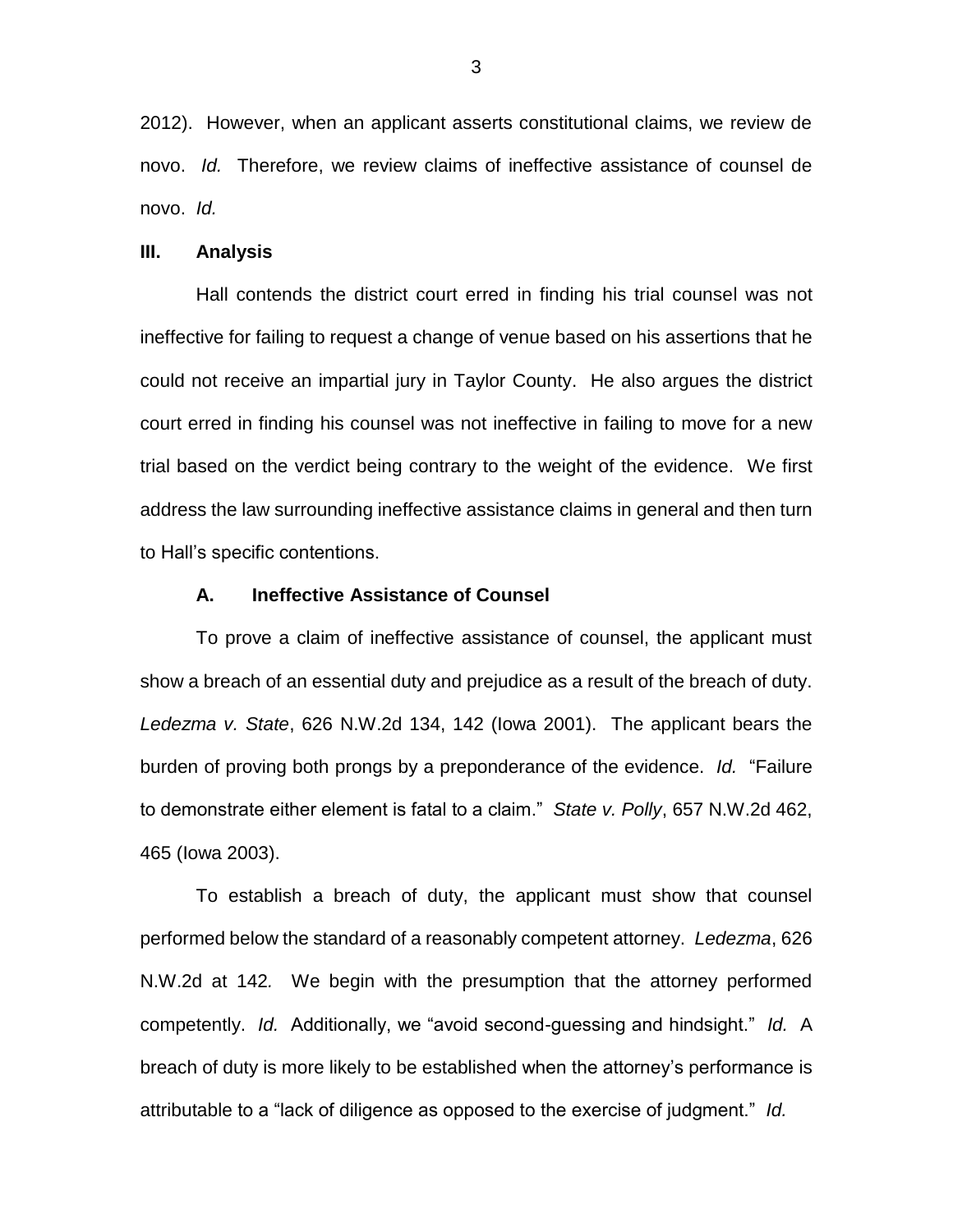The applicant must also establish prejudice. Prejudice exists when "there is a reasonable probability that, but for counsel's unprofessional error, the result of the proceeding would have been different." *Strickland v. Washington*, 466 U.S. 668, 694 (1984). "A reasonable probability is a probability sufficient to undermine confidence in the outcome." *Id.* 

#### **B. Motion to Change Venue**

Hall argues his counsel was ineffective because counsel failed to move for a change in venue. He alleges jury-eligible African Americans make up only a small fraction of the total population of Taylor County. Hall additionally notes that most of that small fraction of the population was involved in the case as witnesses or was otherwise disqualified from serving on the jury. Therefore, according to Hall, it was impossible to have a jury pool that fairly represented his community. As a result, his counsel should have moved for a transfer of venue.

Iowa Rule of Criminal Procedure 2.11(10)(b) allows for a transfer of venue when "such a degree of prejudice exists in the county in which the trial is to be held that there is a substantial likelihood a fair and impartial trial cannot be preserved with a jury selected from that county." Hall argues that he did not have a fair and impartial trial because the jury pool was not a fair cross-section of his community. The Supreme Court set out a three-part test for establishing a fair-cross-section claim. *Duren v. Missouri*, 439 U.S. 357, 364 (1979). An applicant establishes a prima facie case by showing:

(1) that the group alleged to be excluded is a 'distinctive' group in the community; (2) that the representation of this group in venires from which juries are selected is not fair and reasonable in relation to the number of such persons in the community; and (3) that this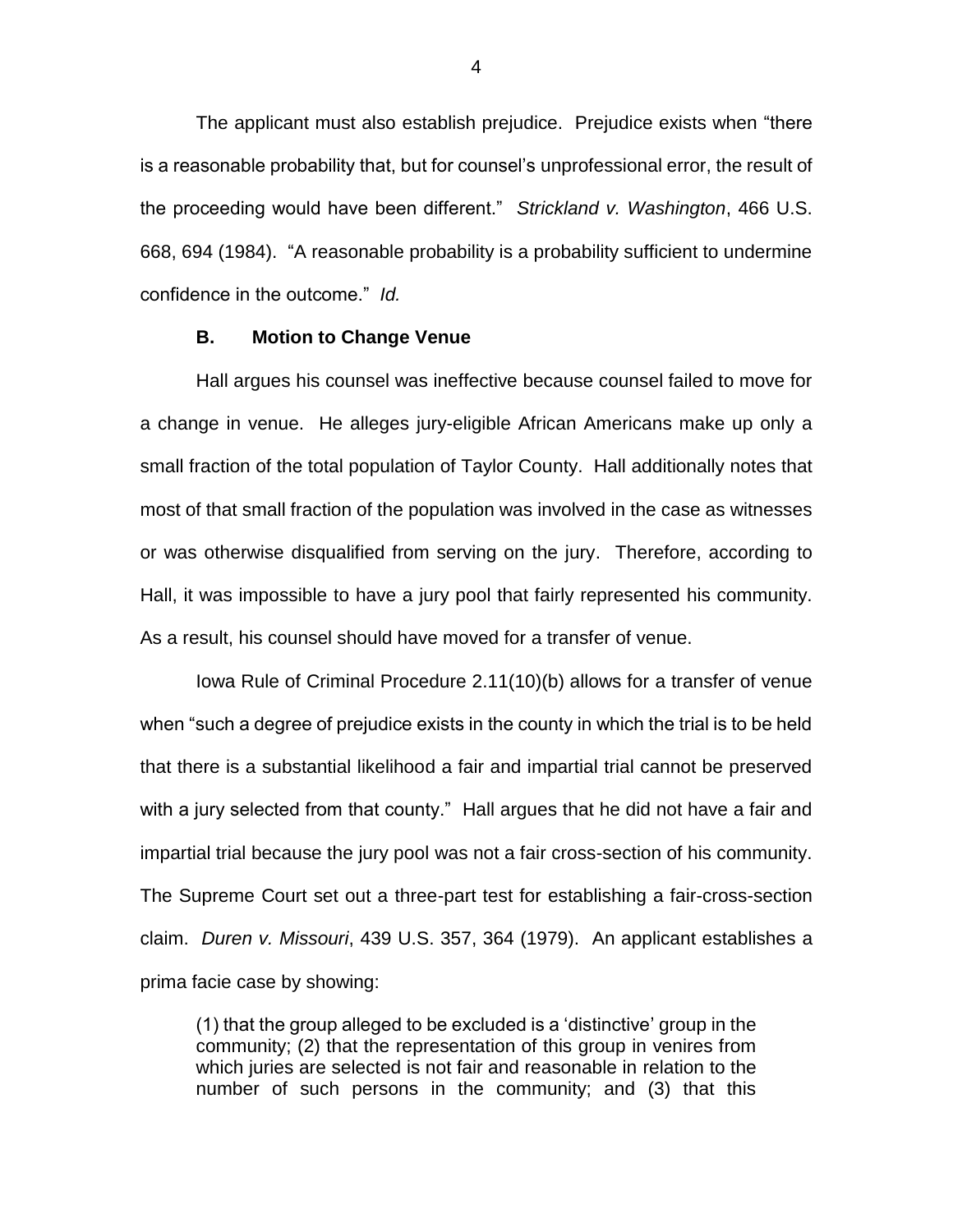underrepresentation is due to systematic exclusion of the group in the jury-selection process.

*Id.* If the defendant establishes the prima facie case, the burden shifts to the state to justify the disproportionate jury pool by proving "a significant state interest" is "manifestly and primarily advanced" by the causes of the exclusion. *Id*. at 367.

Our supreme court recently altered the way an applicant demonstrates the second prong.<sup>1</sup> Prior to 2017, courts were limited to the absolute deviation test when deciding whether the jury pool fairly represented the community. *See, e.g*., *State v. Jones*, 490 N.W.2d 787, 793 (Iowa 1992). However, *Plain v. State* held courts were not limited to the absolute deviation test, and could instead look to comparative disparity and standard deviations from the norm. 898 N.W.2d 801, 826 (Iowa 2017). Importantly, that change does not apply retroactively. *Thongvanh v. State*, 938 N.W.2d 2, 6 (Iowa 2020). Therefore, we review convictions entered before *Plain* under the absolute disparity test that was the law at the time. Hall's appeal was final on June 17, 2017, and *Plain* was decided on June 30, 2017. We determine *Plain* is not controlling in the present case. We are not at liberty to overturn Iowa Supreme court precedent. *State v. Hastings*, 466 N.W.2d 697, 700 (Iowa Ct. App. 1990). Consequently, we apply the absolute disparity test.

Hall contends there is an absolute disparity of .001%.<sup>2</sup> That value falls far below the levels courts have upheld. *See, e.g.*, *State v. Huffaker*, 493 N.W.2d 832,

 $\overline{a}$ 

<sup>&</sup>lt;sup>1</sup> The State does not dispute that African Americans are a distinctive group in Taylor County.

 $2$  Absolute disparity is measured by "taking the percentage of the distinct group in the population and subtracting from it the percentage of that group represented in the jury panel." *Jones*, 490 N.W.2d at 793. The district court relied on the U.S.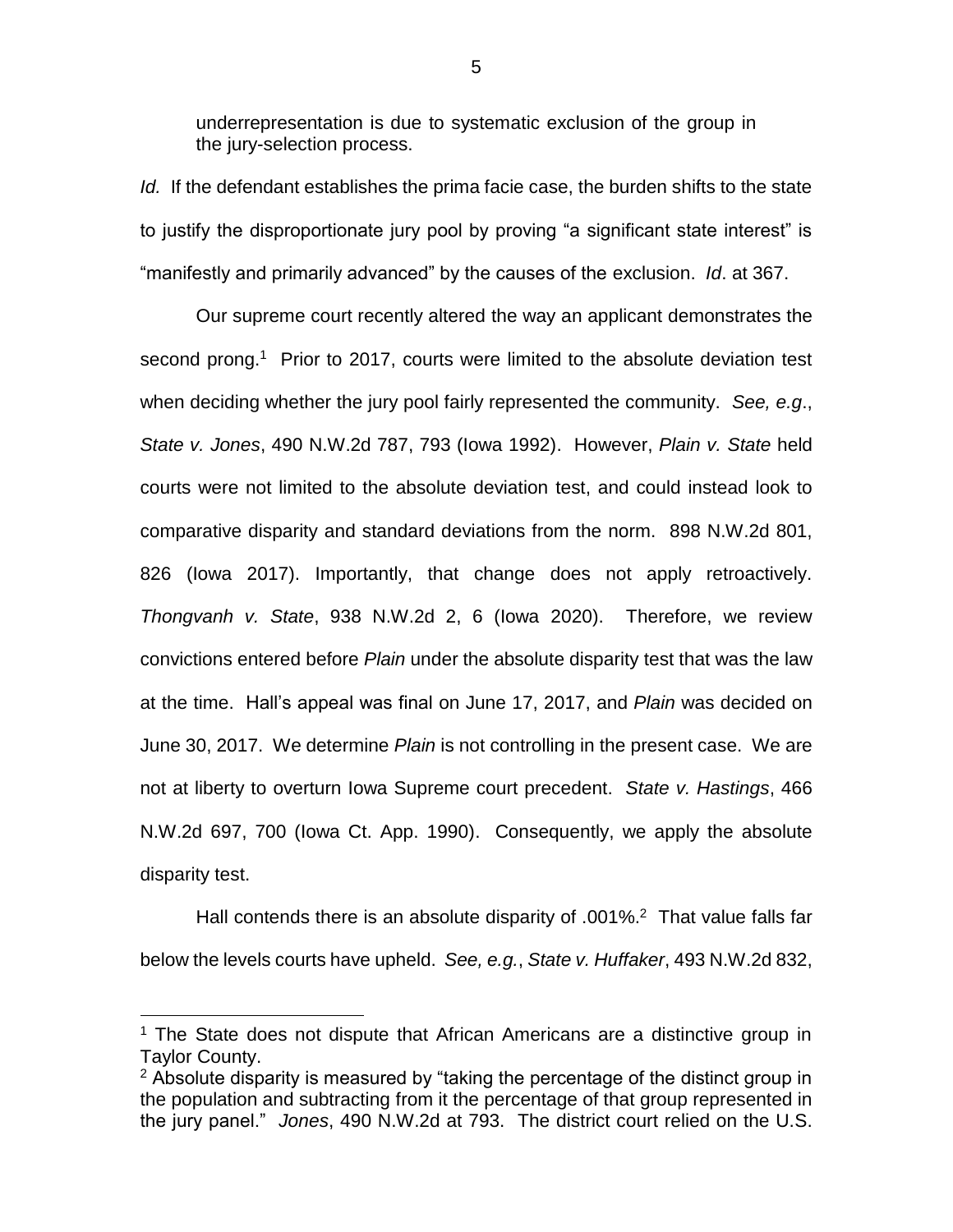834 (Iowa 1992) (upholding 2.85% absolute disparity); *Jones*, 490 N.W.2d at 793 (upholding an absolute disparity of 1.5%); *Thongvanh v. State*, 494 N.W.2d 679, 683-84 (Iowa 1993) (upholding absolute disparity of .18%); *State v. Watkins*, 494 N.W.2d 438, 440-41 (Iowa Ct. App. 1992) (upholding 1.15% absolute disparity); *Robinson v. State*, No. 10-1337, 2013 WL 3458077, at \*2 (Iowa Ct. App. July 10, 2013) (finding an absolute disparity of 2% "well under the percentages cited as non problematic"). Hall takes particular issue with the fact that it was functionally impossible to have an African American juror in his jury pool. However, "[t]here is no constitutional requirement that a class be represented in exact proportions to the general population." *Thongvanh*, 494 N.W.2d at 683; *see also Duren,* 439 U.S. at 364 n.20; *State v. King*, 225 N.W.2d 337, 342 (Iowa 1975) ("A criminal defendant's right to an impartial jury does not guarantee representation of his race on the jury panel."). Hall therefore fails to show that African Americans were not fairly represented in his jury pool.

Hall also fails to demonstrate that the lack of African Americans in the jury pool resulted from systematic exclusion. In order to prove systematic exclusion, the defendant must show that the underrepresentation is "inherent in the particular jury-selection process utilized." *Duren*, 439 U.S. at 367. Underrepresentation is inherent when there is "evidence of a statistical disparity *over time* that is attributable to the system for compiling jury pools." *Plain*, 898 N.W.2d at 824

 $\overline{a}$ 

Census Bureau's 2012-2016 American Community Survey 5-Year estimates to find that of the approximately 6209 individuals in Taylor County, only eight, or .001%, were adult African Americans. Hall does not challenge the percentage established by the district court and utilizes such percentage on appeal. Even if the parties had agreed to use a figure of .10%, which in decimal form is .001, it would not alter our conclusion.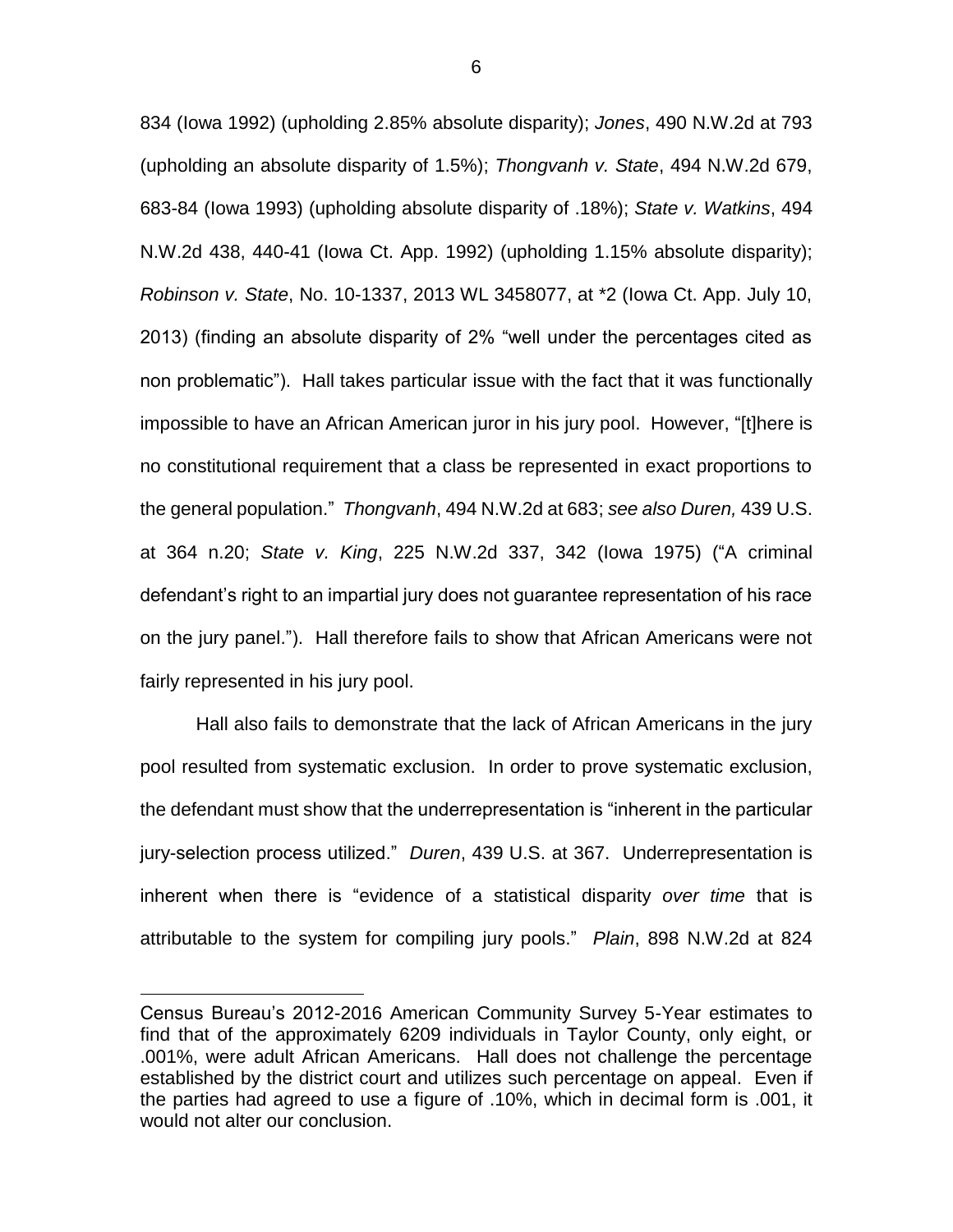(emphasis added). Hall makes no allegations that the system for selecting jury pools produced a racial disparity over time. The lack of African Americans in his jury pool stemmed from a very particular set of circumstances—an extremely small population that was mostly already involved in the case. Thus, there is no evidence of systematic exclusion.

Hall fails to establish the second and third prongs of *Duren*'s fair-crosssection claim. Therefore, he was not denied a fair jury pool, and a motion for a change of venue would have been without merit. We find no breach by trial counsel of an essential duty. The district court did not err in denying Hall's claim of ineffective assistance.

### **C. Failure to File Motion for New Trial**

 $\overline{a}$ 

Hall also argues the district court erred in finding his attorney was not ineffective for failing to request a new trial based on the weight of the evidence. $3$ In order to succeed in his claim, Hall must show his counsel breached an essential duty by failing to file a motion for new trial, as well as a reasonable probability that the court would have granted a motion for a new trial had his attorney requested one. Courts grant a motion for a new trial based on the weight of the evidence when "the trier of fact [finds] that a greater amount of credible evidence supports

<sup>&</sup>lt;sup>3</sup> We note there is considerable confusion over whether Hall claims his attorney was ineffective for failing to challenge the *sufficiency* or *weight* of the evidence. His PCR application stated, "Trial counsel were ineffective for not filing post-trial motions based on insufficient evidence." Importantly, trial counsel requested a grant of judgment of acquittal at the end of trial. Motions for judgment of acquittal are based on the sufficiency of the evidence, while a motion for new trial is based on weight of the evidence. *Nyugen v. State*, 707 N.W.2d 317, 327 (Iowa 2005). Because counsel made a post-trial motion in regards to sufficiency, we interpret Hall's claim to be for failure to motion for a new trial based on the weight of the evidence.